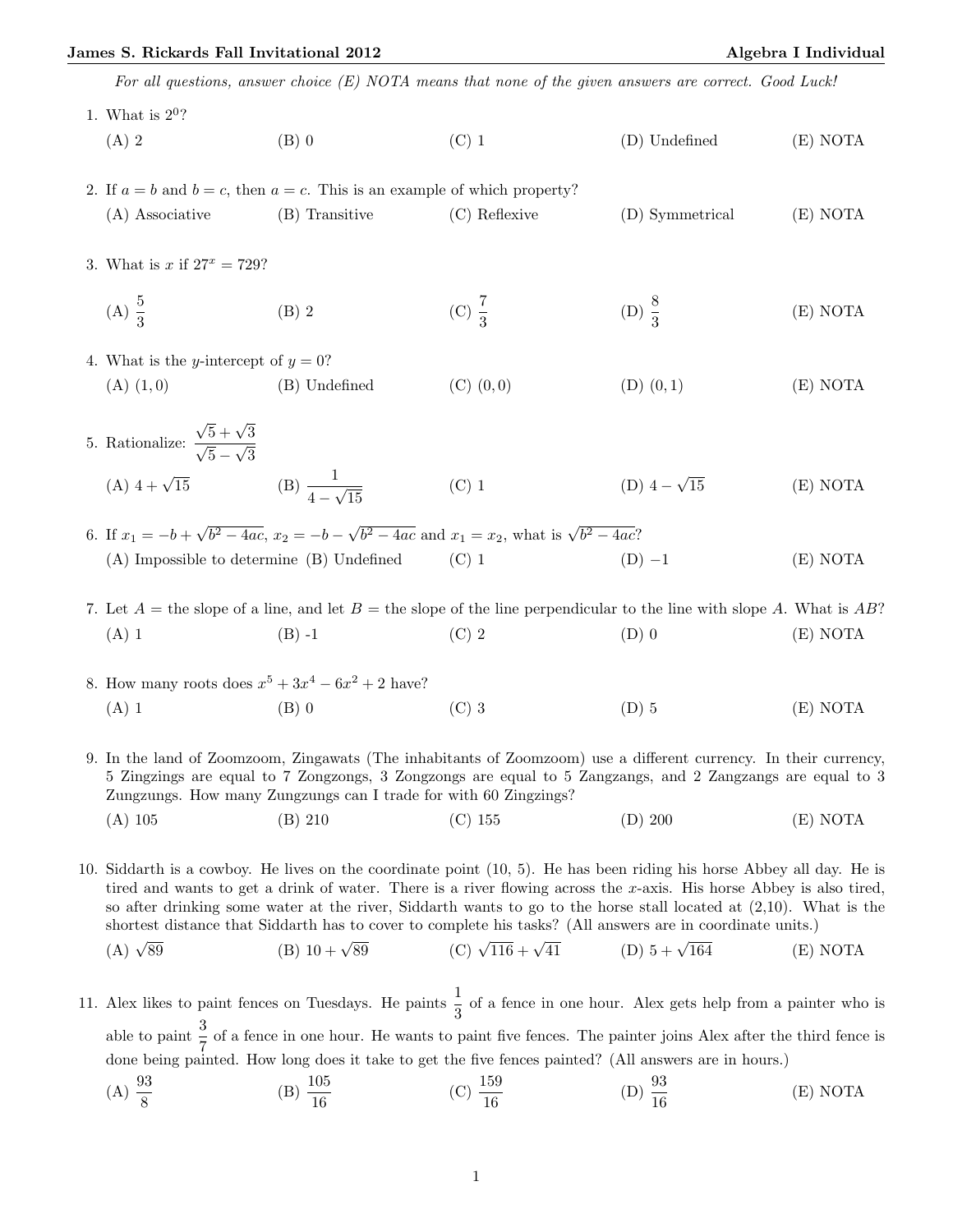| James S. Rickards Fall Invitational 2012                                                                                                                                                                                                                                                     |                                                                                           | Algebra I Individual |                           |          |  |  |  |
|----------------------------------------------------------------------------------------------------------------------------------------------------------------------------------------------------------------------------------------------------------------------------------------------|-------------------------------------------------------------------------------------------|----------------------|---------------------------|----------|--|--|--|
|                                                                                                                                                                                                                                                                                              | 12. What curve does the function, $y = x^2 - 6x + 9$ make?                                |                      |                           |          |  |  |  |
| $(A)$ Circle                                                                                                                                                                                                                                                                                 | $(B)$ Line                                                                                | $(C)$ Parabola       | $(D)$ Point               | (E) NOTA |  |  |  |
|                                                                                                                                                                                                                                                                                              | 13. At what point(s) do the equations $y = x^2 + 6x + 9$ and $y = -2x - 3$ intersect?     |                      |                           |          |  |  |  |
| $(A)$ $(0,0)$                                                                                                                                                                                                                                                                                | (B) They do not intersect                                                                 | $(C)$ (-2,1)         | (D) $(-6,9)$ and $(-2,1)$ | (E) NOTA |  |  |  |
| 14. What is $345$ converted to base 7?                                                                                                                                                                                                                                                       |                                                                                           |                      |                           |          |  |  |  |
| $(A)$ 95                                                                                                                                                                                                                                                                                     | $(B)$ 25                                                                                  | $(C)$ 35             | $(D)$ 19                  | (E) NOTA |  |  |  |
| 15. Bessie is at a pie eating contest. His appetite grows as he eats. In the first minute he ate one pie. In the second<br>minute he ate two pies. In the third minute he successfully ate four pies. Assuming he continues at such a rate,<br>how many will Bessie in the $10^{th}$ minute? |                                                                                           |                      |                           |          |  |  |  |
| (A) 512                                                                                                                                                                                                                                                                                      | (B) 1024                                                                                  | $(C)$ 1023           | $(D)$ 256                 | (E) NOTA |  |  |  |
| 16. What is $3 + 11 + 19 + \cdots + 59 + 67 + 75$ ?                                                                                                                                                                                                                                          |                                                                                           |                      |                           |          |  |  |  |
| (A) 390                                                                                                                                                                                                                                                                                      | $(B)$ 429                                                                                 | (C) 351              | $(D)$ 400                 | (E) NOTA |  |  |  |
| 17. Professor Chang gave Jenny a math problem. The math problem was: There is a sequence which goes 1, 3, 6, 10,<br>15,  What is the 99 <sup>th</sup> term? Jenny needs your help to solve this this problem. What is the correct answer?                                                    |                                                                                           |                      |                           |          |  |  |  |
| $(A)$ 9900                                                                                                                                                                                                                                                                                   | $(B)$ 4851                                                                                | $(C)$ 4950           | (D) 5050                  | (E) NOTA |  |  |  |
| 18. Four friends go to Annie's birthday party. The four of them sit at a round table and then they realize that they are<br>sitting in alphabetical order. What is the probability of this happening? Note: None of them have the same name.                                                 |                                                                                           |                      |                           |          |  |  |  |
| (A) $\frac{1}{3}$                                                                                                                                                                                                                                                                            | (B) $\frac{1}{24}$                                                                        | (C) $\frac{1}{6}$    | (D) $\frac{1}{12}$        | (E) NOTA |  |  |  |
| 19. Let $k = x^2$ . What is the sum of the least 5 values of k, where x is an integer?                                                                                                                                                                                                       |                                                                                           |                      |                           |          |  |  |  |
| $(A)$ 55                                                                                                                                                                                                                                                                                     | $(B) -55$                                                                                 | $(C)$ 15             | $(D)$ 91                  | (E) NOTA |  |  |  |
| 20. Let $g(x) = \frac{1}{f(x)}$ , $h(x) = \frac{1}{g(x)}$ , and $f(x) = 2x^2 - 9$ . What is $h(x)$ when $f(x) = 3$ ?                                                                                                                                                                         |                                                                                           |                      |                           |          |  |  |  |
| $(A)$ 9                                                                                                                                                                                                                                                                                      | (B) $\frac{1}{9}$                                                                         | (C) $\frac{1}{3}$    | $(D)$ 3                   | (E) NOTA |  |  |  |
|                                                                                                                                                                                                                                                                                              | 21. What is the sum of the number of distinct roots and the degree of $x^2 + 30x + 225$ ? |                      |                           |          |  |  |  |
| $(A)$ 4                                                                                                                                                                                                                                                                                      | $(B)$ 3                                                                                   | $(C)$ 5              | $(D)$ 2                   | (E) NOTA |  |  |  |
| 22. The average of 8 distinct whole numbers is eight. What is the largest one of these numbers can be?                                                                                                                                                                                       |                                                                                           |                      |                           |          |  |  |  |
| $(A)$ 64                                                                                                                                                                                                                                                                                     | $(B)$ 43                                                                                  | $(C)$ 36             | $(D)$ 57                  | (E) NOTA |  |  |  |
| 23. Using the digits 1, 2, 3, and 4 all possible 4 digit numbers were made. Each digit was used once per number. What<br>is the sum of all the possible numbers made?                                                                                                                        |                                                                                           |                      |                           |          |  |  |  |
| (A) 66,660                                                                                                                                                                                                                                                                                   | $(B)$ 66,666                                                                              | (C) 66,060           | $(D)$ 666,666             | (E) NOTA |  |  |  |
| 24. Ian and Andrew went to go buy chicken nuggets. Chicken nuggets are sold in either boxes of 7 or 12. What is the<br>largest number of chicken nuggets that Ian and Andrew cannot buy?                                                                                                     |                                                                                           |                      |                           |          |  |  |  |
| $(A)$ 65                                                                                                                                                                                                                                                                                     | $(B)$ 59                                                                                  | $(C)$ 73             | $(D)$ 44                  | (E) NOTA |  |  |  |
|                                                                                                                                                                                                                                                                                              |                                                                                           |                      |                           |          |  |  |  |